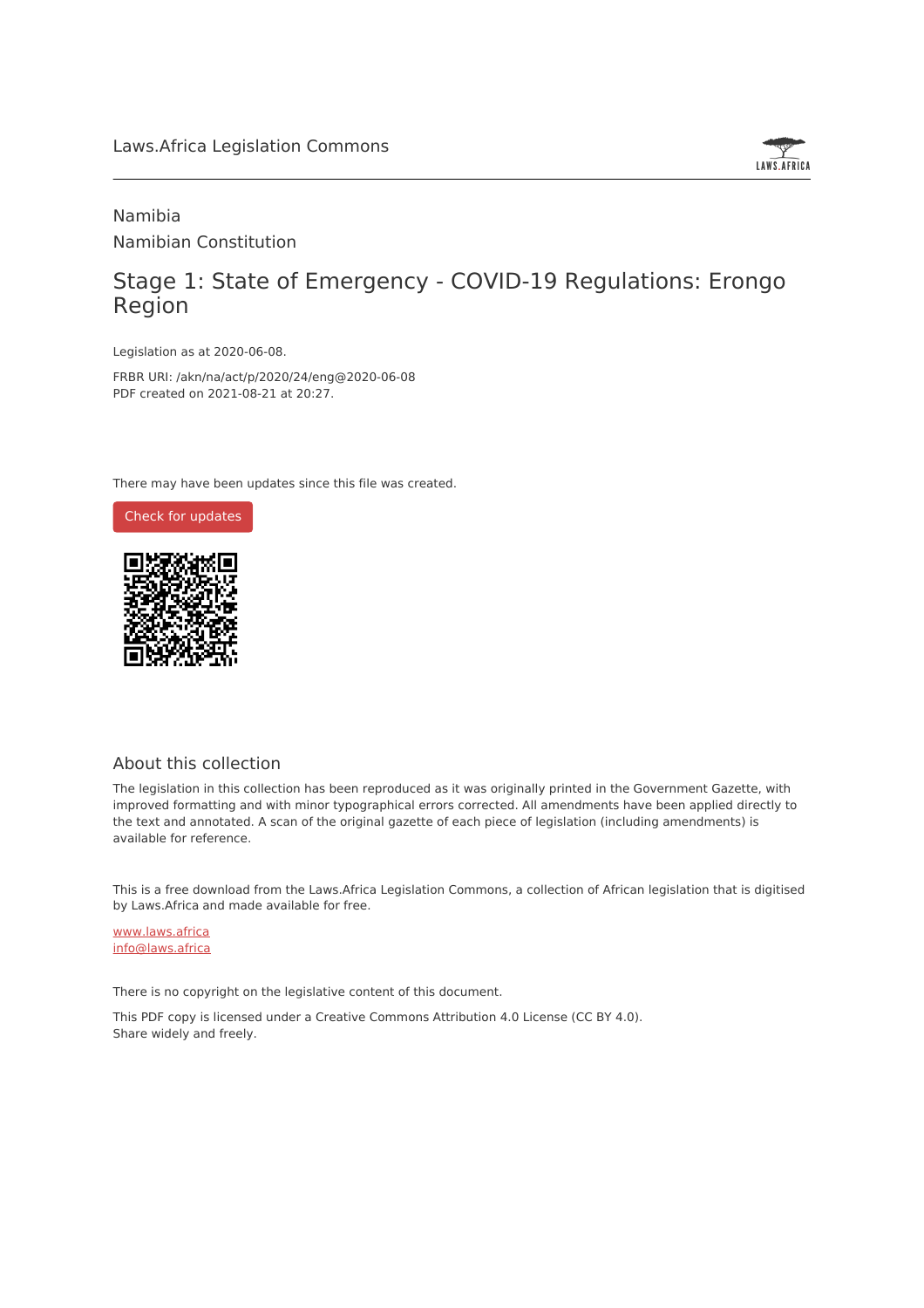# **Table of Contents**

| Stage 1: State of Emergency - COVID-19 Regulations: Erongo Region                                  | $\sqrt{3}$       |
|----------------------------------------------------------------------------------------------------|------------------|
| Proclamation 24 of 2020                                                                            | 3                |
| 1. Definitions                                                                                     | $\overline{3}$   |
| 2. Application of regulations                                                                      | $\overline{4}$   |
| 3. Period of lockdown                                                                              | $\overline{4}$   |
| 4. Restricted area                                                                                 | $\boldsymbol{4}$ |
| 5. Closure of schools and higher education institutions                                            | 5                |
| 6. Gatherings                                                                                      | 5                |
| 7. Prohibition on movement of persons and goods                                                    | 5                |
| 8. Restriction on movement from place of residence                                                 | 6                |
| 9. Critical services                                                                               | 7                |
| 10. Prohibitions relating to liquor                                                                | $\overline{7}$   |
| 11. Provisions relating to certain operations and closure of certain businesses                    | 8                |
| 12. Applicability of certain provisions of Stage 2: State of Emergency-COVID-19 Regulations        | 8                |
| Annexure A                                                                                         | 9                |
| Critical Services (Regulation 9(1))                                                                | 9                |
| Part 1                                                                                             | 9                |
| Part 2                                                                                             | 10               |
| 1. Agriculture and forestry                                                                        | 10               |
| 2. Fishing                                                                                         | 10               |
| 3. Mining and quarrying                                                                            | 10               |
| 4. Manufacturing                                                                                   | 10               |
| 5. Electricity, gas, steam and air conditioning supply                                             | 10               |
| 6. Water supply, purification, desalination, sewerage, waste management and remediation activities | 10               |
| 7. Construction                                                                                    | 10               |
| 8. Wholesale and retail trade, repair of motor vehicles and motorcycles                            | 11               |
| 9. Transportation, logistics and storage                                                           | 11               |
| 10. Accommodation and food service activities                                                      | 11               |
| 11. Information and communication                                                                  | 11               |
| 12. Legal, financial, banking, social security and insurance activities                            | 11               |
| 13. Professional, scientific and technical activities                                              | 11               |
| 14. Support service activities                                                                     | 11               |
| 15. Public administration, defense, safety and security                                            | 11               |
| 16. Human health and social work activities                                                        | 11               |
| 17. Information communications technology                                                          | 12               |
| Annexure B                                                                                         | 12               |
| <b>Essential Goods (Regulation 1)</b>                                                              | 12               |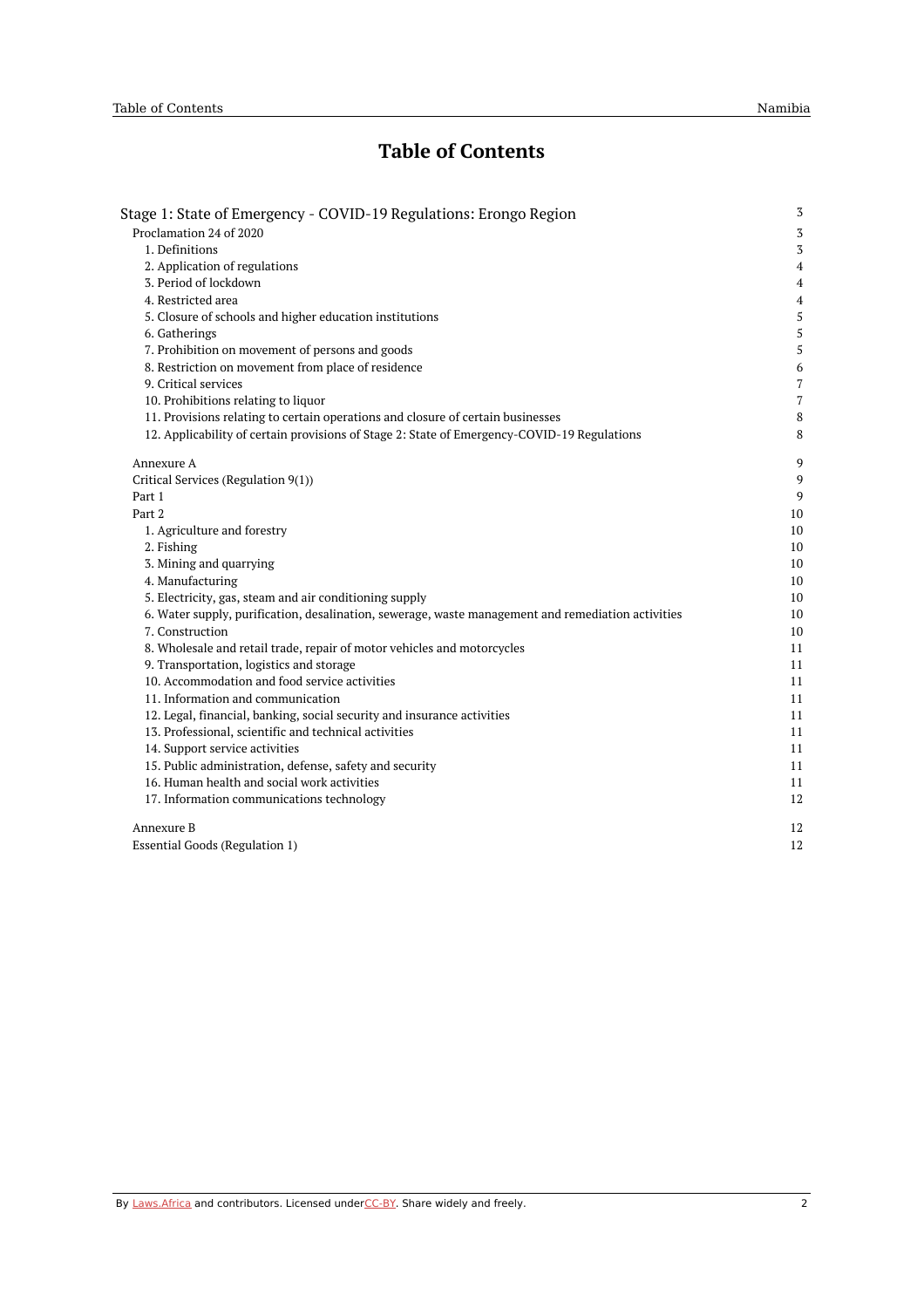

**Republic of Namibia Annotated Statutes** 

# **Namibian Constitution**

# <span id="page-2-1"></span><span id="page-2-0"></span>**Stage 1: State of Emergency - COVID-19 Regulations: Erongo Region**

# **Proclamation 24 of 2020**

Published in [Government](https://commons.laws.africa/akn/na/act/p/2020/24/media/publication/na-act-p-2020-24-publication-document.pdf) Gazette no. 7234 on 8 June 2020 **Assented to on 8 June 2020**

#### **Commenced on 8 June 2020**

*[Up to date as at 14 August 2021]*

Under the powers vested in me by Sub-Article (5) of Article 26 of the Namibian Constitution, I, subsequent to having declared by Proclamation No. 7 of 18 March of 2020 that a State of Emergency exists in the whole of Namibia following a worldwide outbreak of the disease known as Coronavirus Disease 2019 (COVID-19) -

(a) make the regulations set out in the Schedule; and

(b) repeal the Stage 1: State of Emergency Regulations: Walvis Bay Local Authority Area published under Proclamation No. 20 of 29 May 2020 as amended by Proclamation No. 23 of 4 June 2020.

Given under my Hand and the Seal of the Republic of Namibia at Windhoek, this 8th day of June,Two Thousand and Twenty.

Hage G. Geingob

President

By order of the President

## <span id="page-2-2"></span>**1. Definitions**

In these regulations -

"**authorised officer**" means -

(a) the Director referred to in section 32 of the Disaster Risk Management Act, [2012](https://africanlii.org/akn/na/act/2012/10) (Act No. 10 of 2012);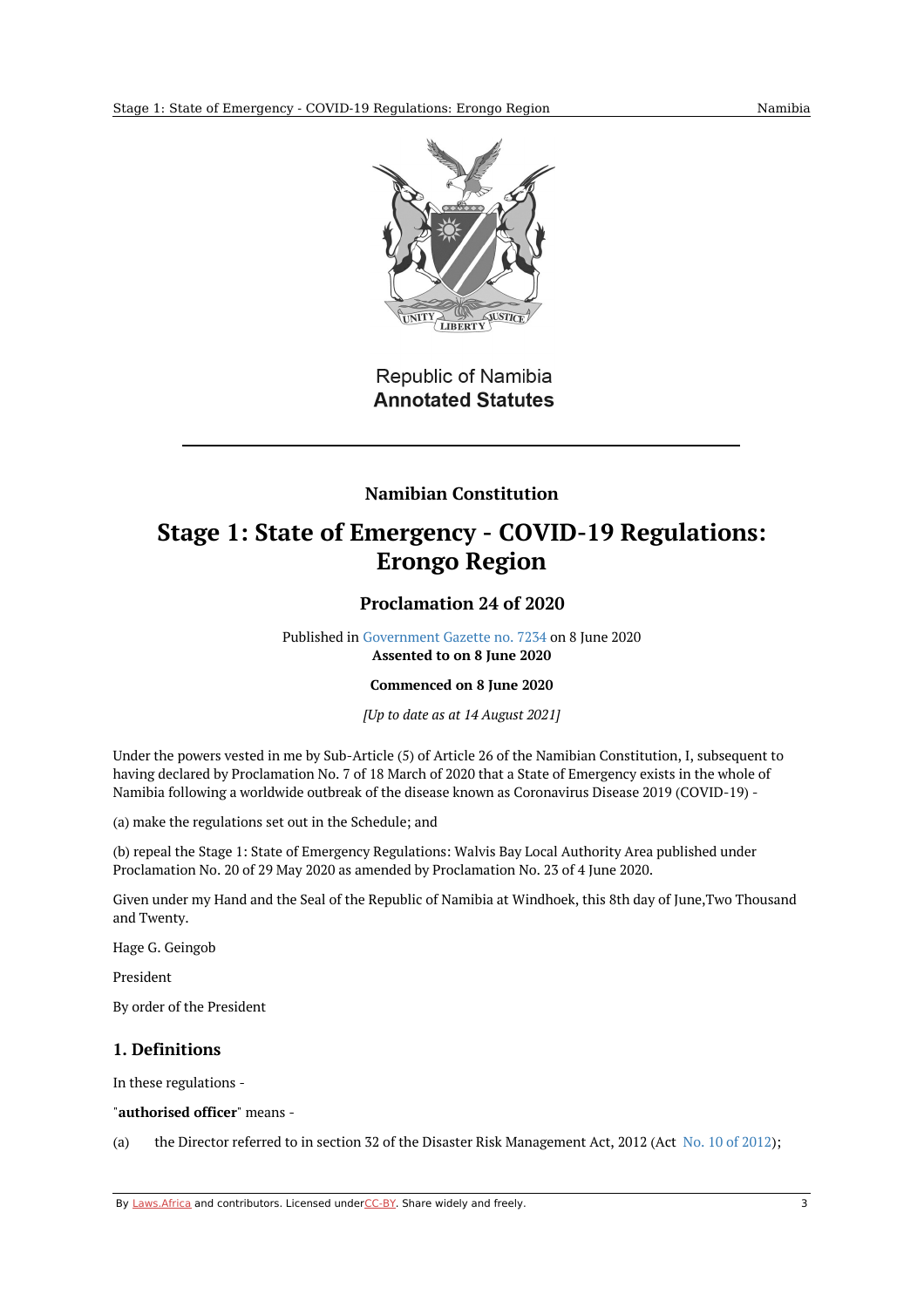- (b) a member of the Namibian Police as defined in section 1 of the Police Act, 1990 (Act No. 19 of [1990](https://africanlii.org/akn/na/act/1990/19));
- (c) a member of the municipal police service referred to section 43C of the Police (Act, [1990](https://africanlii.org/akn/na/act/1990/19) No. 19 of 1990);
- (d) a member of the Defence Force as defined in section 1 of the Defence Act, 2002 (Act No. 1 of [2002](https://africanlii.org/akn/na/act/2002/1));
- (e) a correctional officer as defined in section 1 of the Correctional Service Act, 2012 (Act No. 9 of [2012](https://africanlii.org/akn/na/act/2012/9));
- (f) an immigration officer as defined in section 1 of the Immigration Control Act, 1993 (Act No. 7 of [1993](https://africanlii.org/akn/na/act/1993/7));
- (g) an officer as defined in section 1 of Customs and Excise Act, 1998 (Act No. 20 of [1998](https://africanlii.org/akn/na/act/1998/20)), charged with the responsibility of enforcing the customs and excise legislation; and
- (h) any other staff member designated or person appointed as an authorised officer under section 32 of the Disaster Risk Management Act, 2012 (Act No. 10 of [2012](https://africanlii.org/akn/na/act/2012/10));

"**COVID-19**" means the coronavirus disease of 2019 which is caused by severe acute respiratory syndrome coronavirus 2 (SARS-CoV-2);

"**critical services**" means the services listed as critical services in Annexure A;

"**essential goods**" means the goods listed as essential goods in Annexure B;

"**head of the institution**" means the administrative head of a public institution and the chief executive officer or the equivalent of a chief executive officer of a private institution;

"**higher education institution**" means a higher education institution as defined in section (1) of the Higher Education Act, 2003 (Act No. 26 of [2003](https://africanlii.org/akn/na/act/2003/26));

"**Immigration Control Act**" means the Immigration Control Act, 1993 (Act No. 7 of [1993](https://africanlii.org/akn/na/act/1993/7));

"**institution**" means a public or private institution that is engaged in the provision, distribution, supply or sale of essential goods or critical services;

"**liquor**" means any spirits, wine, beer, cider or other beverage, which contains alcohol by weight or volume, intended for human consumption but excludes any substance that contains alcohol but used or is intended to be used for medicinal purposes;

"**lockdown**" means the prohibition or restriction on the movement of persons or goods or services or on the conducting of certain social, economic or other activities during the period of lockdown;

"**period of lockdown**" means the period referred to in regulation 3;

"**restricted area**" means the area referred to in regulation 4;

"**school**" means a school as defined in section 1 of the Education Act, 2001 (Act No. 16 of [2001](https://africanlii.org/akn/na/act/2001/16)); and

"**vehicle**" means any motor vehicle, a locomotive, an aircraft or a vessel.

#### <span id="page-3-0"></span>**2. Application of regulations**

- (1) The provisions of these regulations apply to the restricted area during the period of lockdown.
- (2) If there is a conflict between the provisions of these regulations and any other law the provisions of these regulations prevail.

#### <span id="page-3-1"></span>**3. Period of lockdown**

The period of lockdown starts at 00:00 on 9 June and ends at 24:00 on 22 June 2020.

## <span id="page-3-2"></span>**4. Restricted area**

The Erongo Region specifed in Column 2 of Schedule 1 to the Regional Councils Act, 1992 (Act No. 22 of [1992](https://africanlii.org/akn/na/act/1992/22)) is

By [Laws.Africa](https://edit.laws.africa/widgets/pdf-attribution) and contributors. Licensed und[erCC-B](https://edit.laws.africa/widgets/pdf-cc-by)Y. Share widely and freely. 4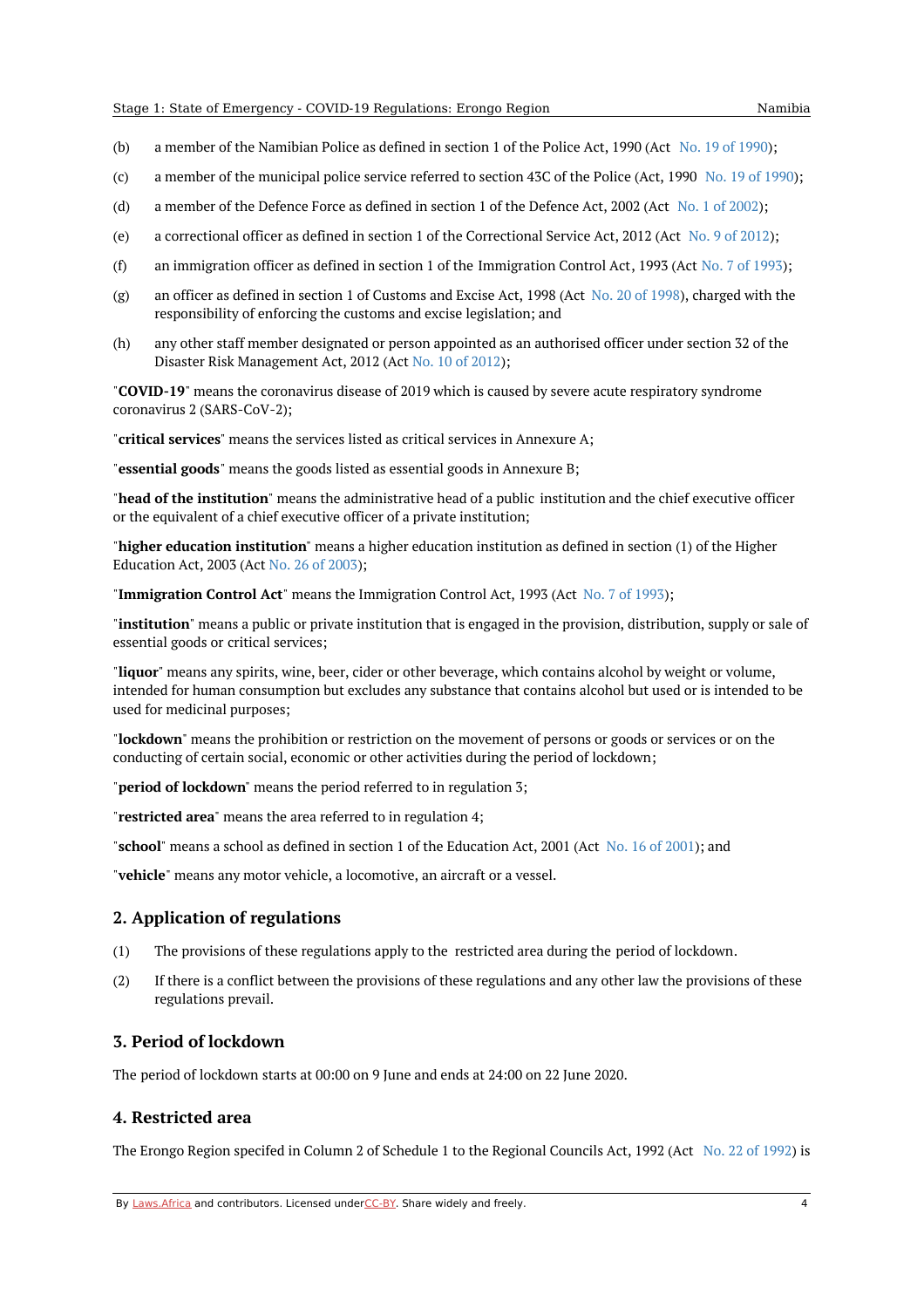a restricted area.

### <span id="page-4-0"></span>**5. Closure of schools and higher education institutions**

All schools and higher education institutions must remain closed during the period of lockdown, but the closure of schools and higher education institutions does not prevent -

- (a) in the case of a state school, the relevant minister responsible for education; and
- (b) in any other case, the governing bodies of schools and institutions,

from employing other alternative forms of learning that do not involve the physical presence of learners or students at the schools or institutions.

### <span id="page-4-1"></span>**6. Gatherings**

- (1) For the purpose of this regulation, "gathering" means a group of more than 10 persons who meet for a common purpose.
- (2) During the period of lockdown, all gatherings are prohibted, except where -
	- (a) all persons at the gathering are members of the same household gathered at their place of residence;
	- (b) persons are gathered at their workplace;
	- (c) the gathering is by a government institution at national, regional or local level for purposes of its normal operations;
	- (d) the gathering is for purposes of court or tribunal proceedings; or
	- (e) a group of persons independently or coincidentally find themselves at a specific place.
- (3) Persons who gather in the circumstances referred to in subregulation (2) must at all times adhere to the measures to combat, prevent and suppress the spread of COVID-19 as specified in and under these regulations.
- (4) An authorised officer may instruct a gathering, other than a gathering referred to in subregulation (2), to disperse and may use all reasonable measures to cause that gathering to disperse.
- (5) A person who facilitates, instigates or organises a gathering commits an offence and is on conviction liable to a fine not exceeding N\$2 000 or to imprisonment for a period not exceeding six months or to both such fine and such imprisonment.
- (6) A person who fails or refuses to obey an instruction issued under subregulation (4) commits an offence and is on conviction liable to the penalties provided for in subregulation (5).

## <span id="page-4-2"></span>**7. Prohibition on movement of persons and goods**

- (1) During the period of lockdown, a person may not enter into or depart from the restricted area, except that this provision may not be construed as preventing a person from moving within the restricted area as long as that person complies with the requirements of these regulations relating to the movement of persons and goods.
- (2) A person who contravenes or fails to comply with subregulation (1) commits an offence and is on conviction liable to a fine not exceeding N\$2 000 or to imprisonment for a period not exceeding six months or to both such fine and such imprisonment.
- (3) If an authorised officer finds a person under circumstances which create a reasonable suspicion that the person is likely to contravene subregulation (1), that authorised officer may instruct the person to stop the journey in question and failure to obey such an instruction is deemed to be a contravention of, or failure to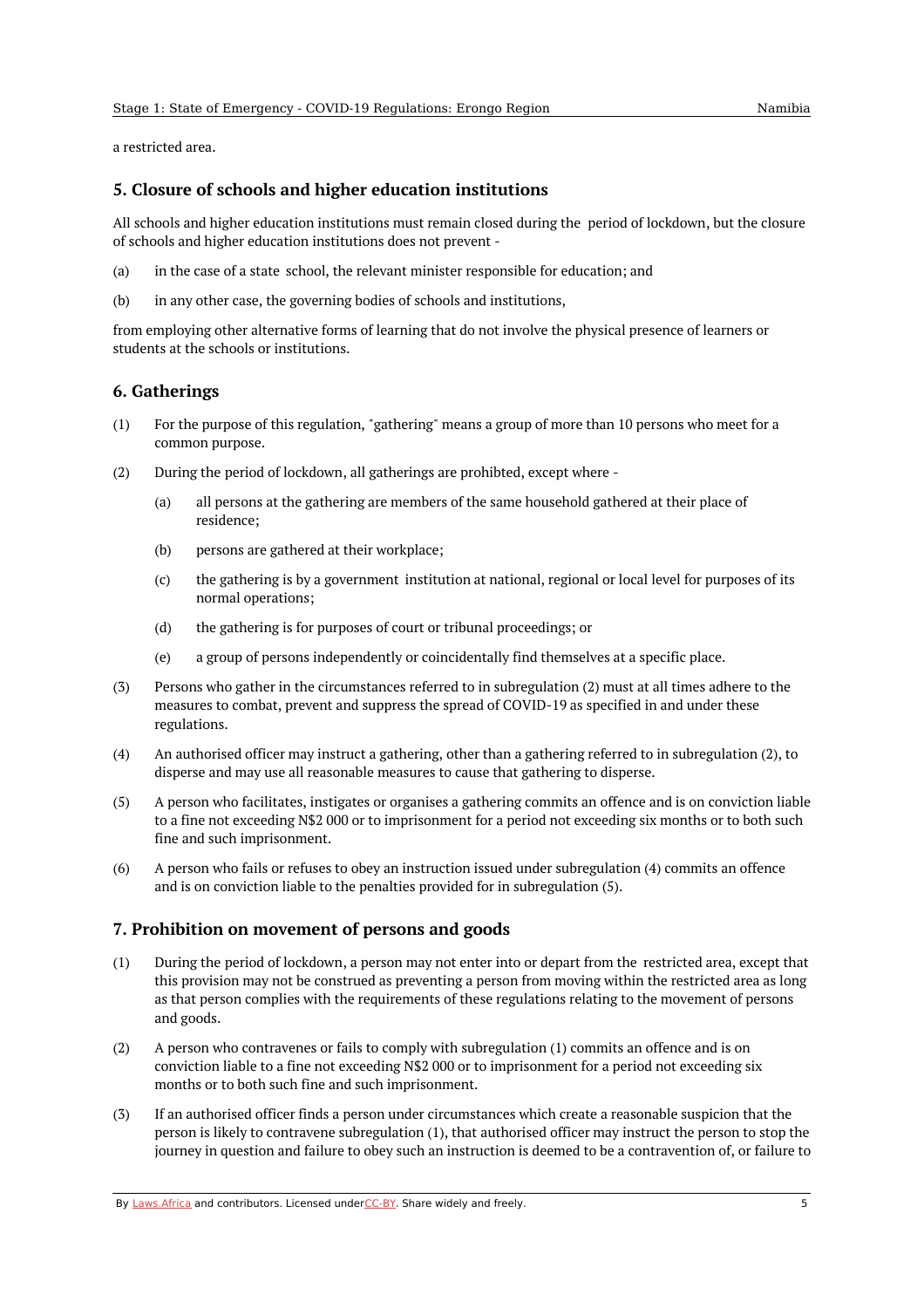comply with that subregulation, and that person is liable to the penalties provided for in subregulation (2).

(4) A person -

- (a) who holds a permit referred to in subregulation (5) does not contravene subregulation (1) if he or she enters into or departs from the restricted area as contemplated in that subregulation; and
- (b) referred to in subregulation (6) does not contravene subregulation (1) if he or she enters into or departs from the restricted area as contemplated in that subregulation.
- (5) If a person wishes to enter into or depart from the restricted area, for -
	- (a) purposes of receiving essential medical treatment;
	- (b) purposes of attending a funeral of a family member, an acquaintance or a dependant;
	- (c) purposes of assisting a family member, an acquaintance, dependant who is ill or otherwise suffers from a distressing situation; or
	- (d) any other reason which an authorised officer considers sufficient to warrant the entering into or departing from the restricted area,

that person must obtain a permit from an authorised officer nearest to that person or at the point of entry into or exit from the restricted area authorising entry into or departure from the restricted area which would otherwise have been a contravention of subregulation (1).

- (6) A person is exempted from the requirement of obtaining a permit to enter or depart as contemplated in subregulation (5), if that entering or departure is necessary for purposes of -
	- (a) transporting essential goods;
	- (b) performing an action necessary for the enforcement of law or public order;
	- (c) facilitating the distribution of food or other necessities of life;
	- (d) maintaining or repairing infrastructure necessary or useful for the provision of essential goods or critical services; or
	- (e) performing a critical service that cannot reasonably be postponed.

#### <span id="page-5-0"></span>**8. Restriction on movement from place of residence**

- (1) During the period of lockdown a person may not leave his or her place of residence, except for any of the following reasons -
	- (a) performing or providing a critical service;
	- (b) obtaining or selling or providing essential goods;
	- (c) seeking medical assistance;
	- (d) to attend a funeral of a family member, an acquaintance or a dependant, but subject to regulation 6(3);
	- (e) visits to pharmacies, food supply stores, courts, banks or other providers of essential goods or critical services;
	- (f) for physical exercise either alone or in groups of not more than three persons; or
	- (g) for any other reason that is justifiable in the circumstances.
- (2) An authorised officer may instruct a person to refrain from doing an act or engaging in conduct which constitutes or is likely to constitute a contravention of, or failure to comply with, any provision of subregulation (1).

By [Laws.Africa](https://edit.laws.africa/widgets/pdf-attribution) and contributors. Licensed und[erCC-B](https://edit.laws.africa/widgets/pdf-cc-by)Y. Share widely and freely.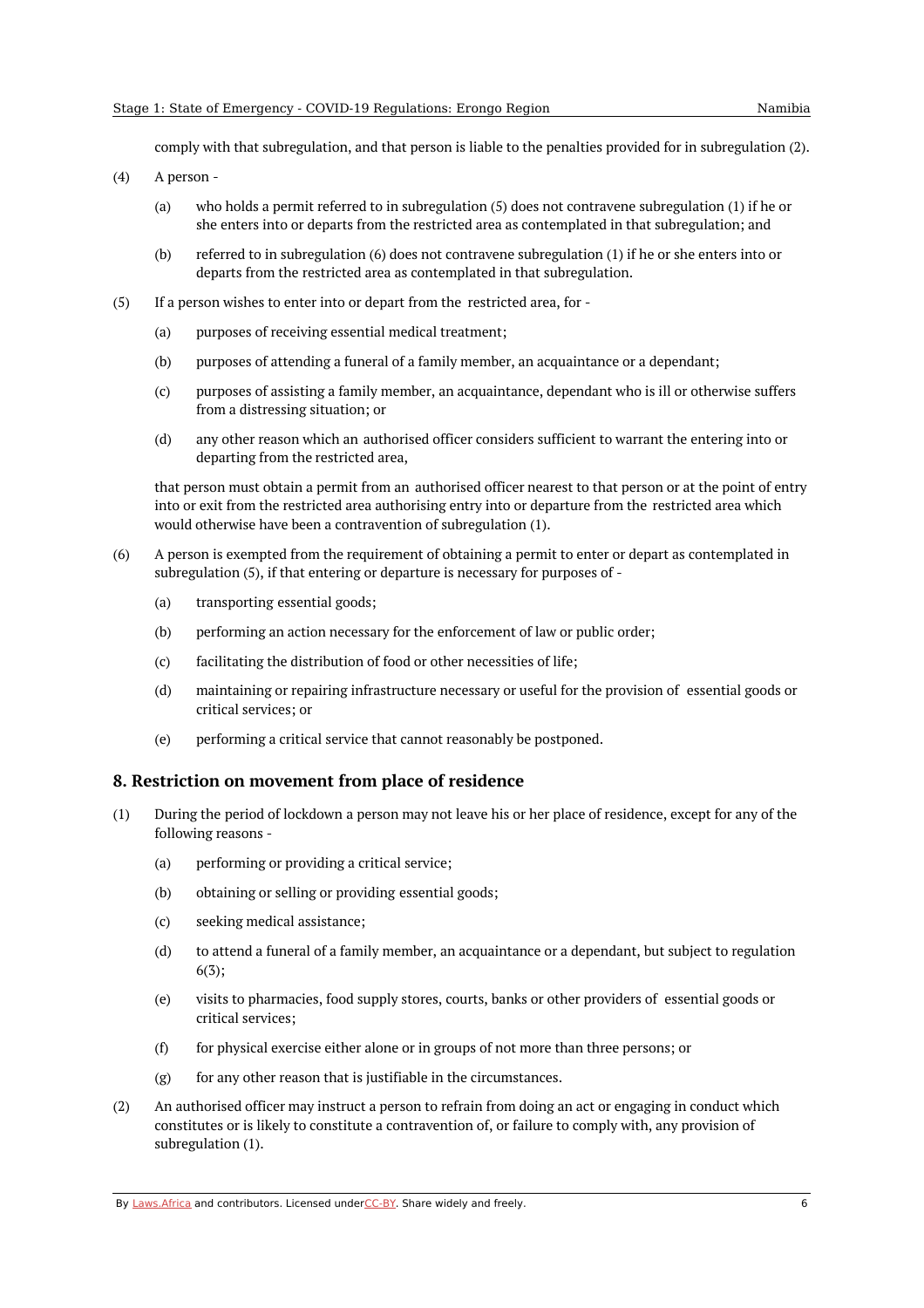(3) A person who fails or refuses to comply with an instructionissued under subregulation (2) commits an offence and is on conviction liable to a fine not exceeding N\$2 000 or to imprisonment for a period not exceeding six months or to both such fine and such imprisonment.

## <span id="page-6-0"></span>**9. Critical services**

- (1) The services listed in Annexure A are critical services.
- (2) The head of the institution involved in the provision of a critical service or a person delegated by the head of the institution must determine -
	- (a) the critical service to be performed during the period of lockdown; and
	- (b) the staff members who must perform the critical service during the period of lockdown.
- (3) After making a determination in terms of subregulation (2), the head of the institution or a person contemplated in that subregulation must issue a document to every staff member who is to perform the critical service.
- (4) The document referred to in subsection (3) must -
	- (a) specify the name and surname of the staff member, the identification number of the staff member and the critical service and the name of the institution in sufficient detail; and
	- (b) be signed by the head of the institution or the person.
- (5) A person performing a critical service must show the document issued to him or her in terms of subregulation (4) to an authorised officer or any person in relation to whom he or she may seek to perform a function.
- $(6)$ An authorised officer may screen a person, who is performing or is required to perform a critical service, for COVID-19.
- (7) The head of an institution must ensure that persons who perform critical services in that institution at all times adhere to the measures to combat, prevent and suppress the spread of COVID-19 as specified in or under these regulations.
- (8) A person who contravenes or fails to comply with subregulation (5) or who refuses to be screened as contemplated in subregulation (6) commits an offence and is on conviction liable to a fine not exceeding N\$2 000 or imprisonment for a period not exceeding six months or to both such fine and such imprisonment.
- (9) For the purposes of this regulation, provision of a critical service or performing a critical service includes the provision of essential goods to any person.

## <span id="page-6-1"></span>**10. Prohibitions relating to liquor**

- (1) During the period of lockdown, a person may not -
	- (a) sell liquor; or
	- (b) purchase liquor.
- (2) Despite subregulation (1), buying and selling of liquor is permitted for purposes of:
	- (a) exportation to another country; or
	- (b) importation into Namibia and subsequent exportation of the imported liquor, during the normal course of business.
- (3) A person who contravenes subregulation (1) commits an offence and is on conviction liable to a fine not exceeding N\$2 000 or imprisonment for a period not exceeding six months or to both such fine and such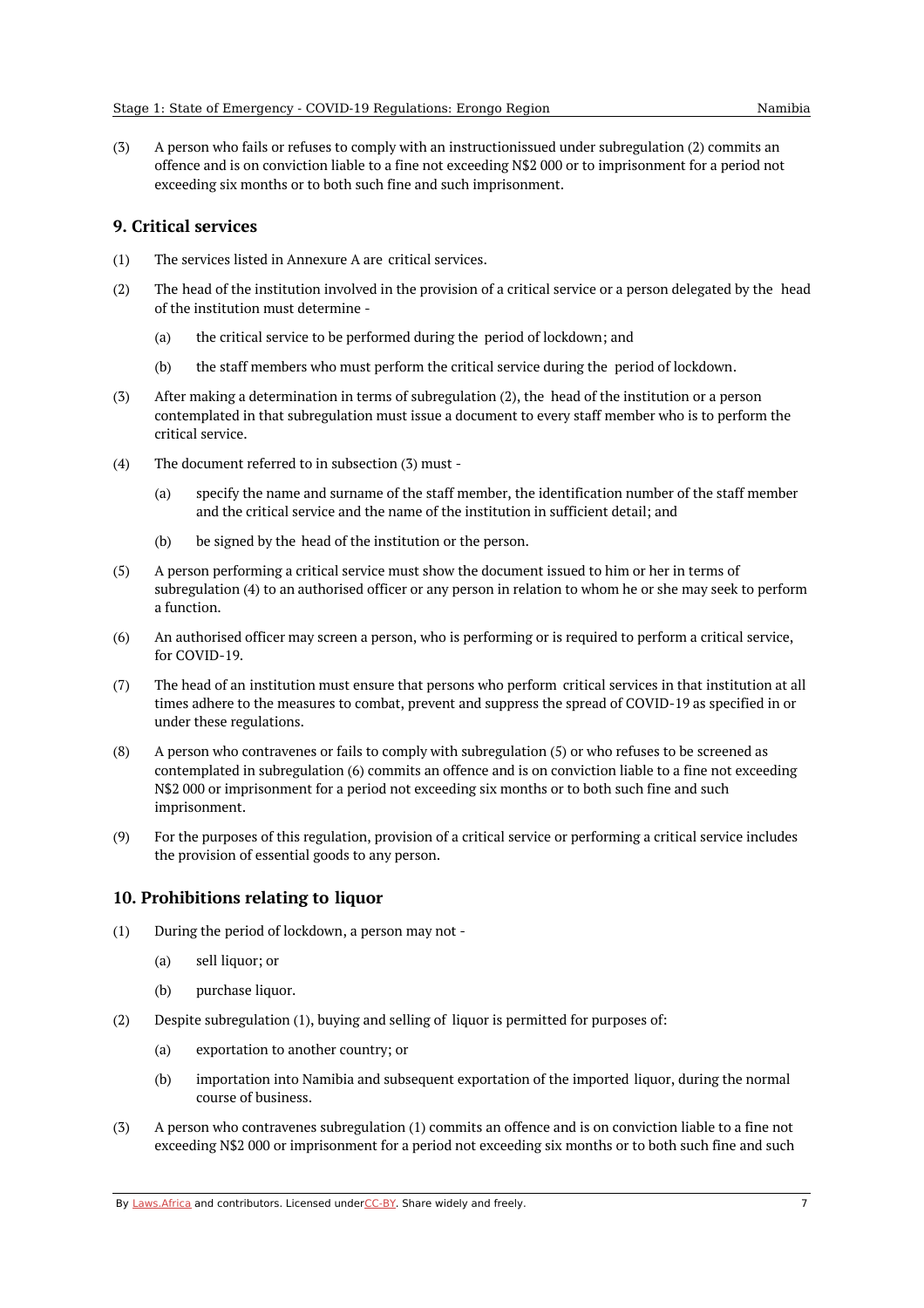imprisonment.

(4) An authorised officer may, without a warrant, seize any liquor that is suspected to have being sold or has been purchased in contravention of this regulation and the seized liquor must, subject to necessary changes, be dealt with in accordance with the provisions of the Liquor Act, 1998 (Act No. 6 of [1998](https://africanlii.org/akn/na/act/1998/6)) as if it were liquor seized in terms of that Act.

#### <span id="page-7-0"></span>**11. Provisions relating to certain operations and closure of certain businesses**

- (1) During the period of lockdown -
	- (a) all businesses and other entities must cease operations, except for any business or entity involved in the manufacturing, supply or provision of essential goods or critical services, including the importation and exportation of essential goods or equipment and goods necessary for the provision of critical services;
	- (b) all shops and businesses must be closed, except for any shop or business that sells essential goods or provides critical services;
	- $(c)$ all open markets, informal trading activities, shebeens, bars, pubs and nightclubs must be closed, except for -
		- (i) any open market where essential goods or critical services are sold; or
		- (ii) an informal trader that sells essential goods or provides a critical service;
	- (d) restaurants, cafés and coffee shops may remain open: Provided that they only provide take away services.
- (2) During the period of lockdown, any business entity, including a retail trader that is -
	- (a) registered with the Business and Intellectual Property Authority established by the Business and Intellectual Property Authority Act, 2016 (Act No. 8 of [2016](https://africanlii.org/akn/na/act/2016/8)); and
	- (b) involved in the manufacturing, distribution, supply or provision of essential goods or critical services,

must, in the manner and within the period set out in the directives issued under regulation 14 of the Regulations published under Proclamation No. 9 of 28 March 2020, obtain from the ministry responsible for trade, a confirmation of registration as a business that engages in the provision of essential goods or a critical service.

- (3) Heads of institutions of businesses and entities which are operating during the period of lockdown must ensure that persons that access the essential goods or critical services at the business premises or places of the institutions and entities adhere to measures to combat, prevent and suppress the spread of COVID-19.
- (4) A person who contravenes or fails to comply with subregulation (1) commits an offence and is on conviction liable to a fine not exceeding N\$2 000 or imprisonment for a period not exceeding six months or to both such fine and such imprisonment.
- (5) Businesses and entities operating in the restricted area and to which confirmation of registration have been issued under the directives published under Proclamation No. 9 of 28 March 2020, are considered to have complied with subregulation (2) and are not required to obtain such confirmation for the purposes of that subregulation.

# <span id="page-7-1"></span>**12. Applicability of certain provisions of Stage 2: State of Emergency-COVID-19 Regulations**

Nothing in these regulations or any other law may be construed as excluding or limiting the application of the provisions of regulations 5, 10, 11, 13, 14, 15, 16 17 and 18 of the Stage 2: State of Emergency-COVID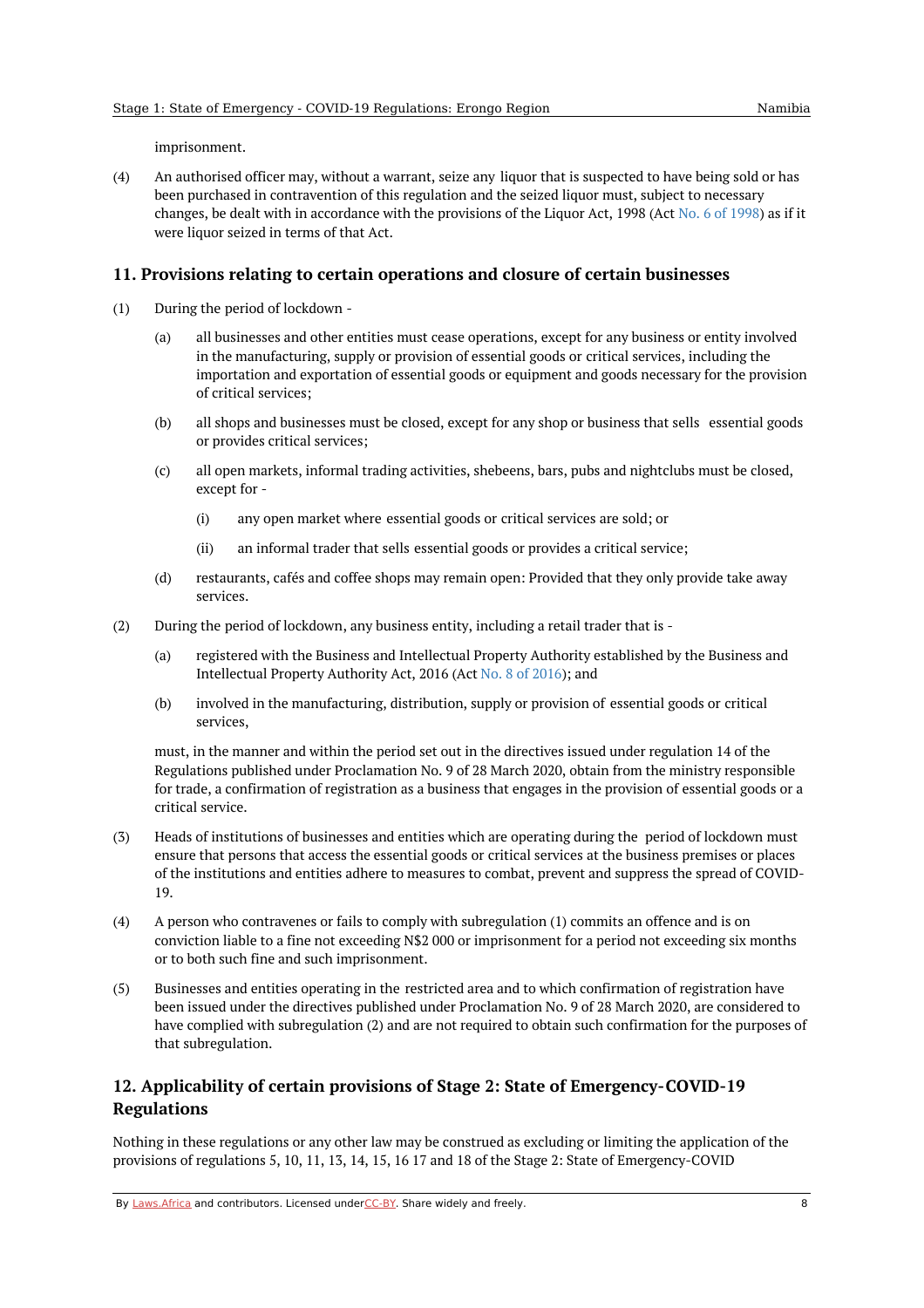<span id="page-8-0"></span>Regulations published under Proclamation No. 17 of 4 May 2020 in the restricted area, and the provisions of those regulations will continue to apply in the restricted area during the period lockdown even if those regulations are repealed by another law.

# **Annexure A**

# **Critical Services (Regulation 9(1))**

# **Part 1**

- <span id="page-8-2"></span><span id="page-8-1"></span>1. Ambulance services
- 2. Casualties services
- 3. Theatre Services
- 4. Intensive Care Unit (ICU) services
- 5. Hospital Wards
- 6. Laboratory Services
- 7. Pharmaceutical services
- 8. Dental Services
- 9. Radiography services
- 10. Physiotherapy services
- 11. Mortuary services
- 12. Medical services including medical specialised services
- 13. Hospital Kitchen Services
- 14. Hospital laundry services
- 15. Emergency management services
- 16. Disaster management services
- 17. Potable water services
- 18. Waste water management services
- 19. Scientific services
- 20. Electricity distribution services
- 21. Electricity operation services
- 22. Electricity maintenance services
- 23. Electricity transmission services
- 24. Electricity network operation services
- 25. Electricity system operation services
- 26. Electricity system security and planning services
- 27. Electricity engineering services
- 28. Electricity energy trading services
- 29. Air navigation services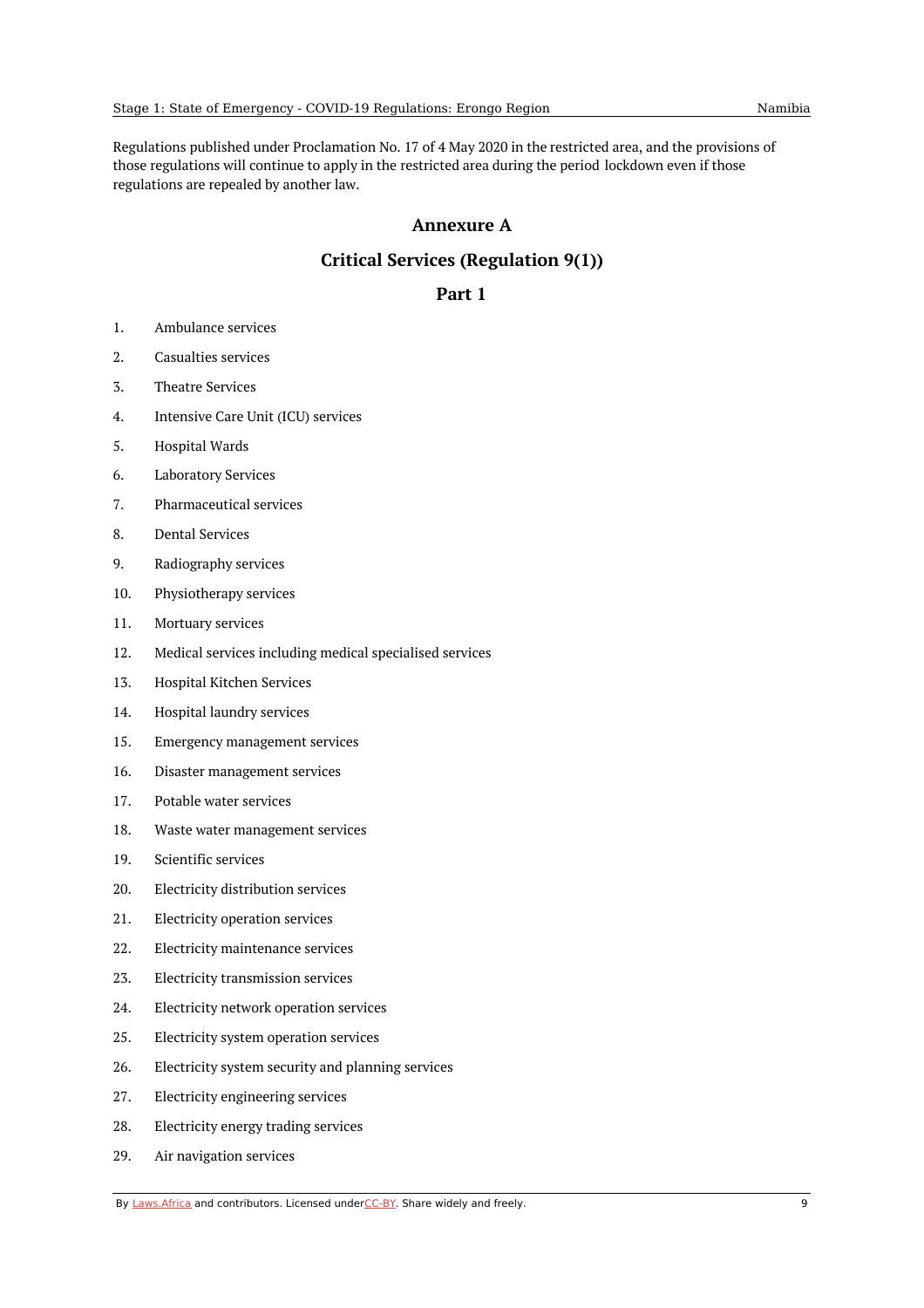- 30. Air traffic management services
- 31. Communication navigation and surveillance system services
- 32. Search and rescue services
- 33. Aeronautical information services
- 34. Meteorological services for air navigation services

#### **Part 2**

# <span id="page-9-1"></span><span id="page-9-0"></span>**1. Agriculture and forestry**

Agricultural production and value chains (animal husbandry, agronomic and horticulture) supply related operations, including farming, veterinary and phyto-sanitary provider services, pest control services, feed and chemical and fertilizer remedies providers. Millers and logistics services.

# <span id="page-9-2"></span>**2. Fishing**

Harvesting of fish (including artisanal fishing other than for leisure), cultivation of fish and value chain activities relating to fish, as part of food production for Namibia and for export; maintenance of fishing vessels and maintenance of fishing processing plants.

# <span id="page-9-3"></span>**3. Mining and quarrying**

Mining and related activities to maintain mining operations including critical maintenance work on plant and equipment. Normal mining operations, including value chain activities, will be allowed, provided that mining companies are subject to imposition of public health measures.

## <span id="page-9-4"></span>**4. Manufacturing**

Manufacturing of health related products, hygiene and sanitary related products, supplies, devices, equipment, and medicines, including complementary health products and supplements; food, non-alcoholic beverages and essential products, as well as essential inputs thereto. This includes production for exporting the same product categories. Production for disposable health and hygiene and sanitary related products, as well as for the production of packaging for essential health and food supply chains. Food, beverages and essential goods manufacturing and processing facilities, to the extent they are supporting essential or critical business continuity services to fight COVID-19.

## <span id="page-9-5"></span>**5. Electricity, gas, steam and air conditioning supply**

Public and private organisations, their staff and service providers essential to the generation, transmission and distribution of electricity, fuel, gas, steam and air conditioning will need to continue to operate. This includes local authorities and regional councils, and the suppliers of logistics, feedstock and maintenance will be required to continue to operate and provide security of electricity supply.

# <span id="page-9-6"></span>**6. Water supply, purification, desalination, sewerage, waste management and remediation activities**

Public and private organisations, their staff and service providers essential to the security of supply of bulk and potable water and sanitation must continue to operate and provide vital water and sanitation services. This includes local authorities and regional councils and those involved in the supply of materials, chemicals and related equipment.

## <span id="page-9-7"></span>**7. Construction**

By [Laws.Africa](https://edit.laws.africa/widgets/pdf-attribution) and contributors. Licensed und[erCC-B](https://edit.laws.africa/widgets/pdf-cc-by)Y. Share widely and freely. 10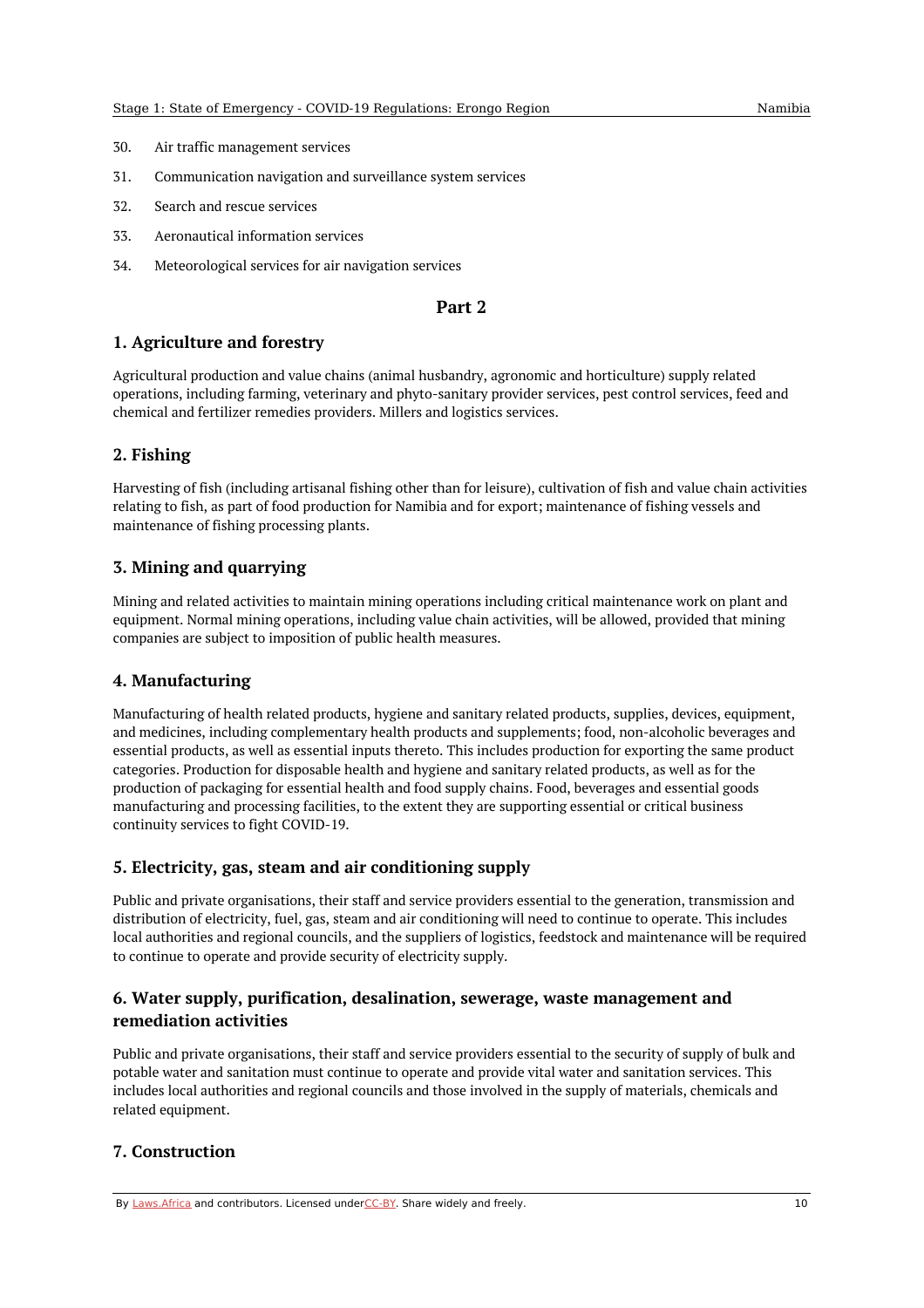Any maintenance support requirements for retailers, manufacturers producing essential goods, support to medical services; any construction that cannot be reasonably postponed; plumbing and electrical services, security installations and maintenance, water treatment and sewerage. Building of medical infrastructures and quarantine camps in support of essential goods and critical services to fight COVID-19.

# <span id="page-10-0"></span>**8. Wholesale and retail trade, repair of motor vehicles and motorcycles**

Retail, wholesale, supermarkets, the open markets and informal traders referred to in regulation  $11(1)(c)$ , home kiosks for food and essential goods. Essential hygiene goods include: toilet paper, cleaners, sanitizers and disinfectants, personal hygiene products, and essential supplies for those taking care of the sick and elderly and in order for people to remain healthy. All services related to the repair of motor vehicles and motorcycles to continue in as far as are providing support to the fight of COVID-19.

# <span id="page-10-1"></span>**9. Transportation, logistics and storage**

Warehousing, transport (including courier services), distribution, cold storage and logistics for essential goods, production inputs and health related goods. This includes operations at all entry points. Humanitarian and relief functions in the fight of COVID-19 will be permitted.

# <span id="page-10-2"></span>**10. Accommodation and food service activities**

To the extent that they are supporting essential or critical business continuity services to the fight of the COVID-19 subject to take away and not dinning in restaurants.

# <span id="page-10-3"></span>**11. Information and communication**

Communication and media services on screen, television, radio, print, broadcast and online.

## <span id="page-10-4"></span>**12. Legal, financial, banking, social security and insurance activities**

Legal, court, financial, banking and insurance services and health funders required to finance and support essential and critical business continuity and provide short term bridging finance to people and businesses during this period.

# <span id="page-10-5"></span>**13. Professional, scientific and technical activities**

Professional, scientific and technical services, to the extent that they are providing support in the COVID-19 response, essential and critical services.

## <span id="page-10-6"></span>**14. Support service activities**

Private services to the extent that they are providing support in the COVID-19 response, essential and critical business continuity services.

# <span id="page-10-7"></span>**15. Public administration, defense, safety and security**

Public office bearers, personnel and functionaries at national, regional and local levels to the extent that they are providing support in the COVID-19 response, essential and critical business continuity services. Safety and security services protecting people and property.

## <span id="page-10-8"></span>**16. Human health and social work activities**

All centres providing life and health services; energy, food and water supply, social, transactional, communications, law and order and international critical business continuity services. Care services relating to the sick, frail, children, or other vulnerable persons, in a home or homestead; and care facilities for children of